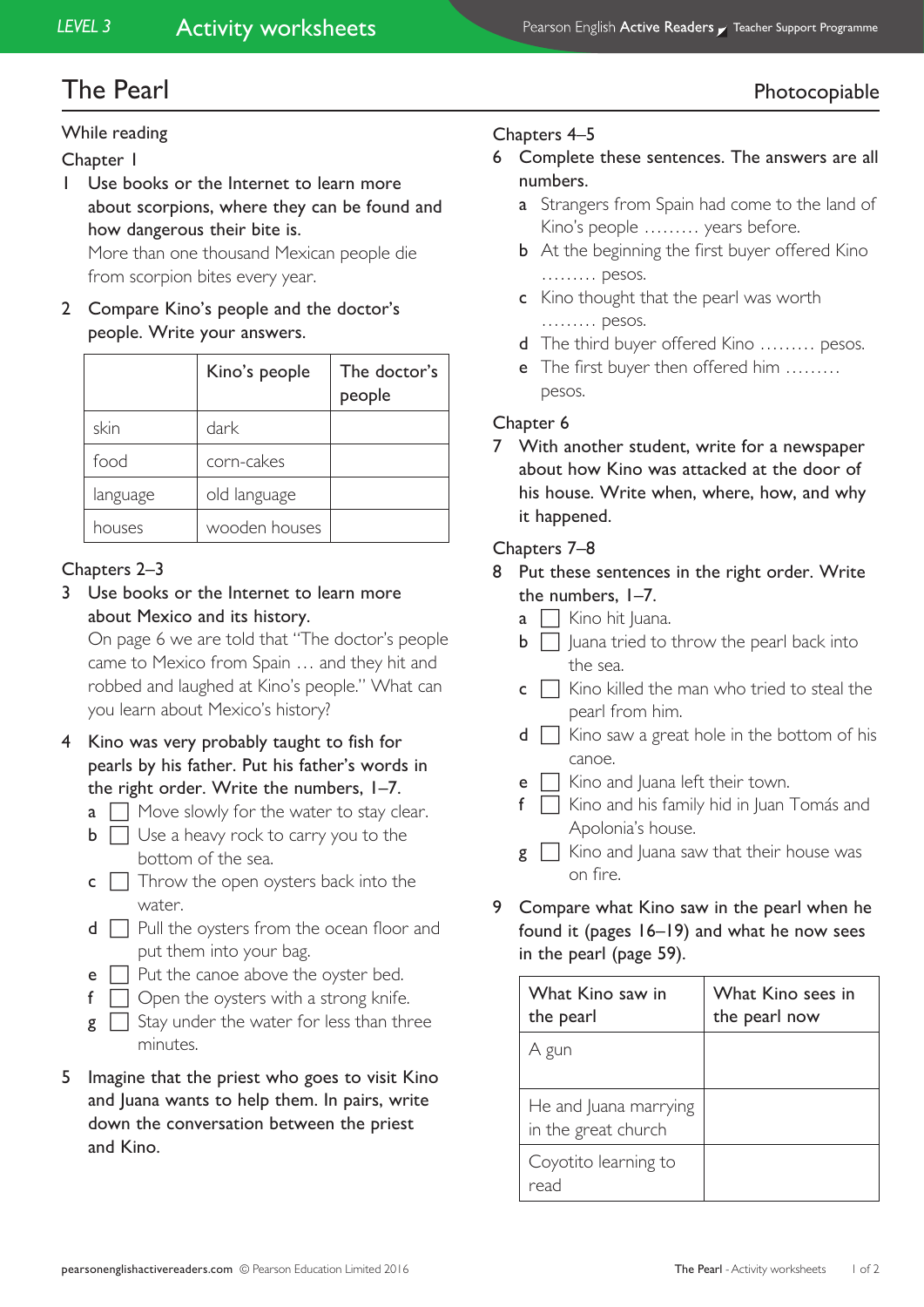# The Pearl Photocopiable and the Pearl Photocopiable Photocopiable

10 With another student, compare Kino and Juana using the words in the box. There may be some words that don't fit either of them.





## **Chapter 9**

11 Make a poster. Kino has killed a man. What does Kino looks like? What he has done? How much money will they give to the person who finds him?



#### 12 Match the words and the names.

Kino Juana the watcher

- a "There is a way." ………………
- b "But they will kill you." ………………
- c "They will see your white clothes in the starlight." ………………
- d "When they have gone away, go to Loreto." ……………………

- e "Go with God." ………………
- f "It sounded like a cry, almost like a baby."

………………

13 Kino, Juana and their neighbors walk into the town together at three different moments in the story. Write information on when and why they do so.

|             | When | Why |
|-------------|------|-----|
| First time  |      |     |
| Second time |      |     |
| Third time  |      |     |

## After reading

## 14 Write your answers.

In Chapter 5 Kino says that the priest has told them that to sell the pearls in another town is against religion (page 33). With another student, write down what the priest will say in church now that Kino and Juana have returned to the town with their dead baby.

## 15 Write a new ending.

Imagine that after killing the three trackers Kino, Juana and Coyotito are able to reach Loreto and sell the pearl for a better price than in their town. Write down another ending for the story and then share it with the class.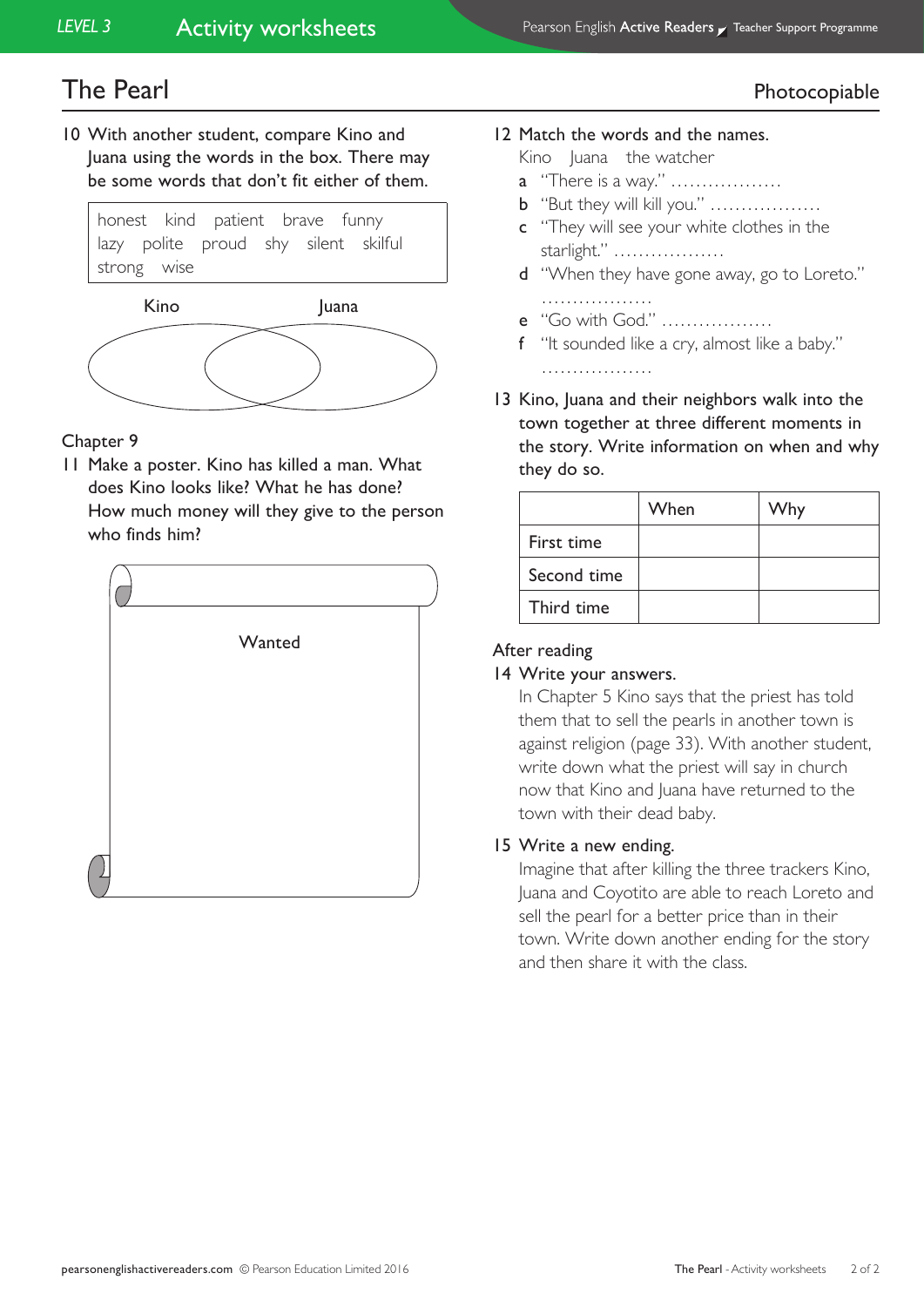## The Pearl Photocopiable and the Pearl Photocopiable Photocopiable and the Photocopiable Photocopiable and  $P$

#### Chapter 1

- 1 Are these sentences right  $(\checkmark)$  or wrong  $(X)$ ?
	- **a** Kino and Juana lived in a stone house.
	- **b** Juana woke up early and built the fire.  $\Box$
	- c She took her daughter out of the hanging  $\Box$  box and cleaned her.
	- $d$  Juana ate before Kino.
	- e They loved to talk after breakfast.
	- f Juana and Kino saw a scorpion on the floor.  $\Box$ g When Kino saw the scorpion he started to hear the Song of Evil.
	- h Coyotito shook the rope and the scorpion fell.

## Chapters 2–3

- 2 Complete these sentences.
	- ................... bought the canoe and then he gave it to Kino's grandfather
	- b ……………… were as good as the doctor's medicine.
	- c ……………… was leaving Coyotito's body.
	- d ……………… saw something shine inside the oyster.
	- e ……………… told Kino to open the oyster.
	- f ……………… in the other boats looked up when they heard Kino's scream.
	- g ……………… travels quickly: everyone in town knew about the Pearl of the World.
	- h ………………; thought of repairs that the church needed.
	- i ……………… worked for a greedy man who kept his workers in different offices.

#### Chapters 4–5

3 Complete the sentences with words from the box.

alone smooth white beautiful angry terrible soft dark silent mean black

- a Kino felt …………… and unprotected.
- **b** The pearl was warm and …………… against Kino's skin.
- c Kino was …………… with the doctor, but he also felt afraid.
- d From his bag the doctor took a little bottle of …………… medicine.
- e The neighbors talked about how …………… the pearl was.
- f They said that good luck brings …………… friends.
- **g** From the corner of Kino's house came a …………… sound, a touch of a foot on the earth. h Kino knew the …………… thing was listening. The pearl shone on the …………… cloth.
- The buyer's eyes were …………… but the rest of his face smiled.

#### Chapter 6

#### 4 What happened? Complete with one word.

- a Juana watched Kino while he …………… his pearl in the ground.
- **b** Juana ................ Coyotito in her arms and sang the Song of the Family to him.
- c Juana …………… a sudden fight and ran outside.
- d Kino …………… on the ground, trying to get up.
- e Juana …………… him water to drink.
- f She …………… the cut on his face.

#### Chapters 7–8

#### 5 Complete the sentences with the right names.

- a ……………… saw ……………… get up, take the pearl from its hiding place, and leave the house.
- b ………………'s arm was up to throw the pearl into the sea.
- c ……………… heard a sound, and hit at someone.
- d ……………… saw the shining great pearl in the path behind a rock.
- e ……………… knew that a wooden house burns down quickly.
- f ……………… told ……………… not to travel by the coast.
- g ……………… carried ……………… on her back.
- h ……………… told ……………… to stop ……………… from crying.

#### Chapter 9

#### 6 Are these sentences right  $(\checkmark)$  or wrong  $(\checkmark)$ ?

- a Kino's white skin could protect him better than his clothes.  $\Box$
- **b** Kino attacked the trackers before the moon was out.
- c The third tracker escaped.
- d When they returned to their town Kino walked in front of luana.
- $e$  The pearl was now gray and ugly.
- f Juana threw the pearl as hard as she could into the sea.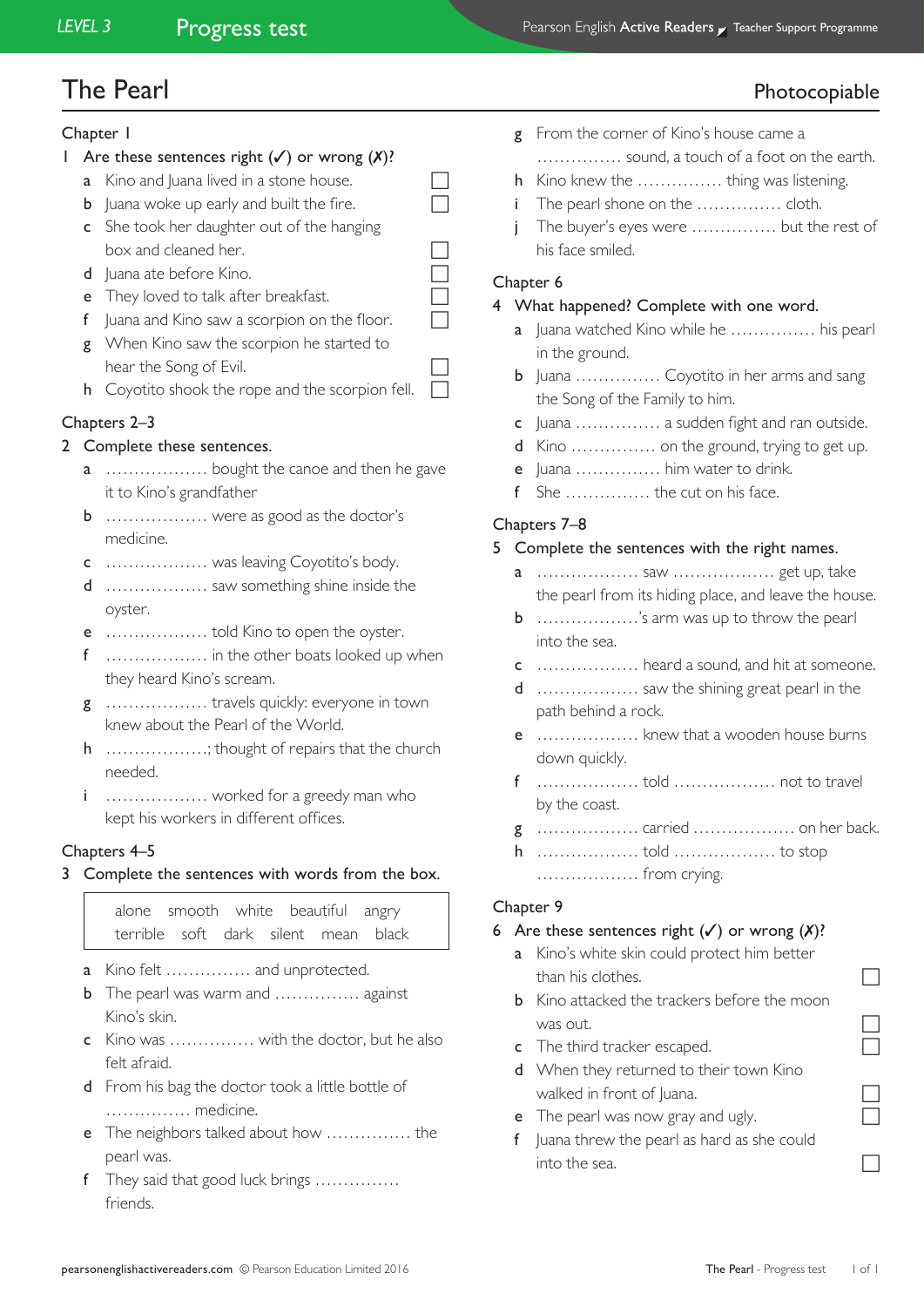## The Pearl

### Book key

1.1 1 Open answers

2 A big pearl costs a lot of money. A fisherman earns his money from the ocean. A bite from a scorpion is full of poison. The baby's box hangs from the roof of the house

- on a long rope.
- 3 Open answers

#### 1.2 Open answers

#### 2.1 a 2 b 4 c 7 d l e 6 f 5 g 3

2.2 Kino: lives in a small one-room house, eats corn-cakes for breakfast, has a hard life, is young and poor, has a wife and son.

The doctor: has a large stone house, eats hot chocolate and cookies for breakfast, is from a family that came to Mexico 400 years ago, is fat and lazy, has servants.

- 2.3 I where 2 who 3 that 4 who 5 that
- 2.4 Open answers
- 3.1 1 World
	- 2 worth
	- 3 lucky
	- 4 sea plants
	- 5 better
	- 6 gun
	- 7 school
	- 8 beggars
	- 9 destroy
- 3.2 a rock√
	- b rope ✓
	- c bag ✓
	- d canoe ✓
	- e knife ✓
	- f sea plants
	- g gun
- 3.3 a as large as
	- **b** as good as
	- c like
	- d like
	- e as
	- f louder than
	- g-h Open answers
- 3.4 Open answers
- 4.1 1 the doctor
	- 2 the doctor
	- 3 Kino
	- 4 the doctor
	- 5 Juan Tomás

#### 4.2 I the doctor: greedy

- the baby: sick
- the servant: uncomfortable
- Kino: unsure
- Juana: afraid

 The doctor wants the pearl and is thinking about the money.

 The baby is feeling sick because the doctor gave him bad medicine.

 The servant is feeling uncomfortable. He is helping the doctor but he is one of Kino's people.

 Kino is unsure if the doctor has given the baby bad medicine.

Juana is afraid because the baby is sick.

- 2 a walk **b** talk/know **c** have **d** is **e** work
- 4.3 I Kino was woken up by the music of evil.
	- 2 Kino was hit hard on the head by the pearl thief.
	- 3 The canoes were not used that day by the pearlers.
	- 4 Kino and his brother were followed by the neighbors.
	- 5 Kino was offered 1,500 pesos by the pearl buyers.
- 4.4 Open answers
- 5.1 canoe, sea, mountains, capital, honest
- 5.2 1 a Kino's brother is not going with him to the capital.
	- **b** After Juan Tomás leaves, Kino does not see the future clearly.
	- c Kino does not know who his attacker was.
	- d Juana wants to break the pearl between two stones.
	- e Juana will not stay at home when Kino goes to the capital.
	- 2 Possible answer:

Juana has just heard a sudden fight outside the door of their house. She picks up a stone from the fire hole and runs outside. She is going to protect Kino with the stone.

- 5.3 2 Juana sang the Song of the Family while she watched Kino.
	- 3 Juana washed Kino's face while he lay on the floor.
	- 4 She spoke to him while his eyes looked past her.
	- 5 Kino slept while Juana watched him.
- 5.4 Open answers

6.1 a 1 b 7 c 5 d 3 e 2 f 4 g 6 h 8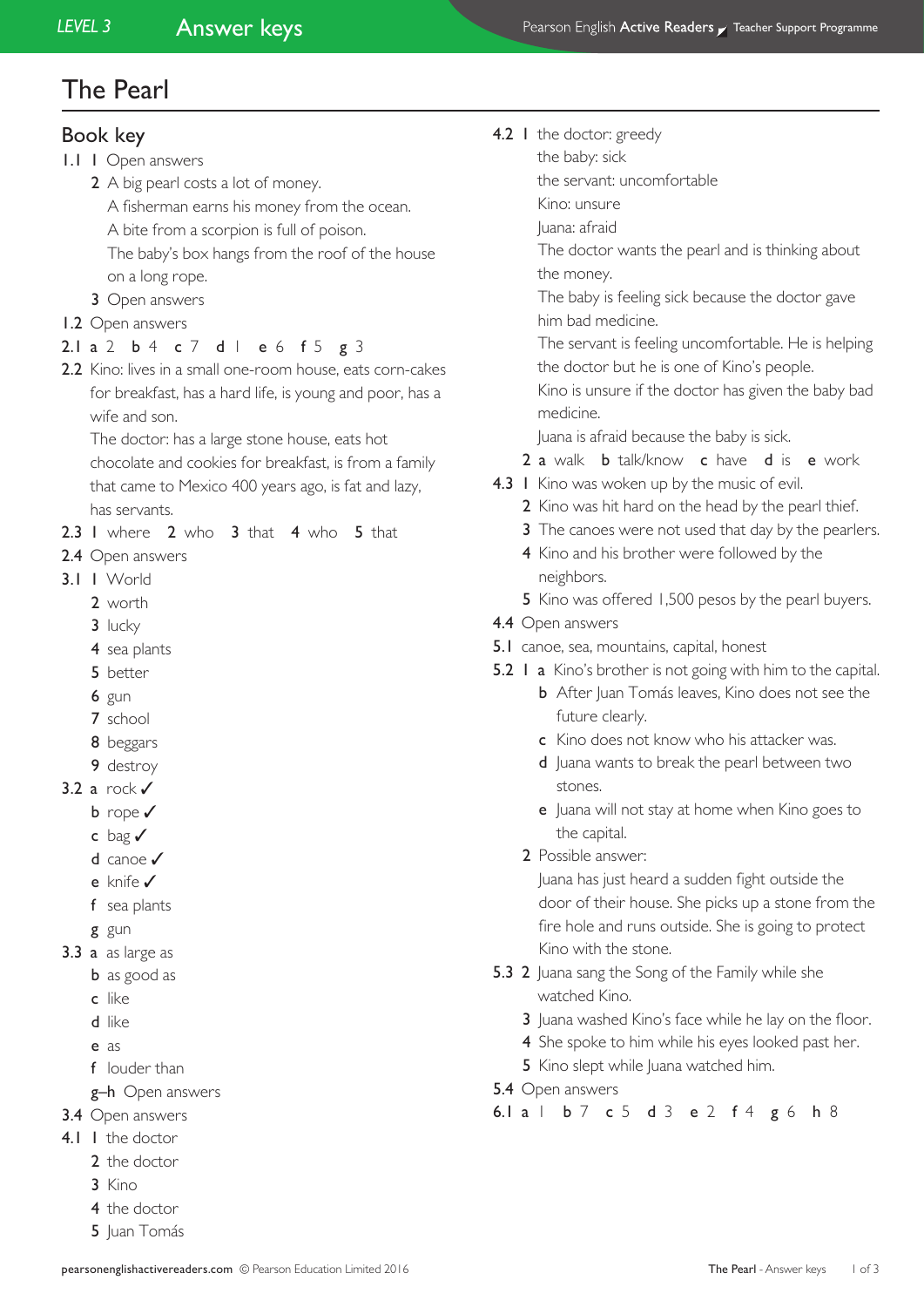# The Pearl

- 6.2 1 B, D, F
	- 2 a two
		- **b** a man on a horse
		- c a gun
		- d the mountains
		- e no
		- f water
		- g in a cave
- 6.3 1 needed, could not
	- 2 must
	- 3 can
	- 4 should
	- 5 had to
- 6.4 Open answers

## Discussion activities key

- 1 A pearl is a hard rounded object produced by mollusks such as oysters. Pearls are formed inside the shells of certain mollusks when a grain of sand or other foreign matter irritates the softer part of the animals. Pearls are usually white but they may be yellow, pinkish, beige or black.
- 2–6 Open answers
- **7** The most common size of pearls is around seven millimeters.
- 8 We're told that Kino was afraid to open the big oyster but we aren't told why he was so afraid. Perhaps he was afraid of another disappointment or perhaps he already sensed that the pearl inside that oyster would change his life for good.
- 9 Open answers
- 10 Kino wanted to:
	- marry in the church
	- buy luana a skirt and shoes
	- buy himself white clothes, a black hat and shoes
	- buy Coyotito a blue suit from the United States and a little hat
	- buy himself new fishing equipment and a gun
	- send Coyotito to school for him to learn how to read and write and to learn the numbers
- 11–12 Open answers
- 13 Open answers
- 14 The doctor lies to Coyotito's parents and tells them that the poison of the scorpion is still inside the baby when we know the child was already better thanks to the sea plants that Juana had put on his shoulder. To "help" him, he gives Coyotito a drug and tells his parents that he will come later to save the baby.

When the doctor returns, Coyotito is in great pain. He gives the child another drug and he soon feels better. Juana thinks that it's thanks to the doctor.

- 15 We don't know who the first thief is though he may have been sent by the doctor. The latter had seen Kino's eyes move towards the floor in a corner of his house and it was there that the thief searched for the pearl. Kino's knife may have wounded the thief but we're only told that he felt his knife go through cloth (page 28).
- 16 Juana thinks that the pearl will destroy them. This is why she wants to throw the pearl back into the sea or break it between stones or bury it and forget the place. Instead, Kino wants to keep it to be able to send Coyotito to school for him to live better than they do.
- 17–21 Open answers
- 22 She doesn't because, probably, she now realizes that their old way of life is gone forever as Kino has just killed a man.
- 23 The canoe was of vital importance for Kino because, being an oyster fisherman, it was his means of reaching the oyster bed. Besides, he had inherited it from his grandfather and his father who had also been able to make a living thanks to it.
- 24–31 Open answers

## Activity worksheets key

1 Open answers  $\overline{2}$ 

|          | Kino's people | The doctor's people          |
|----------|---------------|------------------------------|
| skin     | Dark          | white                        |
| food     | corn-cakes    | chocolate and<br>and cookies |
| language | old language  | Spanish                      |
| housing  | wooden houses | stone houses                 |

3 Open answers

4 a 3 b 2 c 7 d 4 e 1 f 6 g 5

- 5 Open answers
- 6 a 400
	- b 1,000
	- c 50,000
	- d 500
	- e 1,500
- 7 Open answers
- 8 a 2 b 1 c 3 d 4 e 7 f 6 g 5